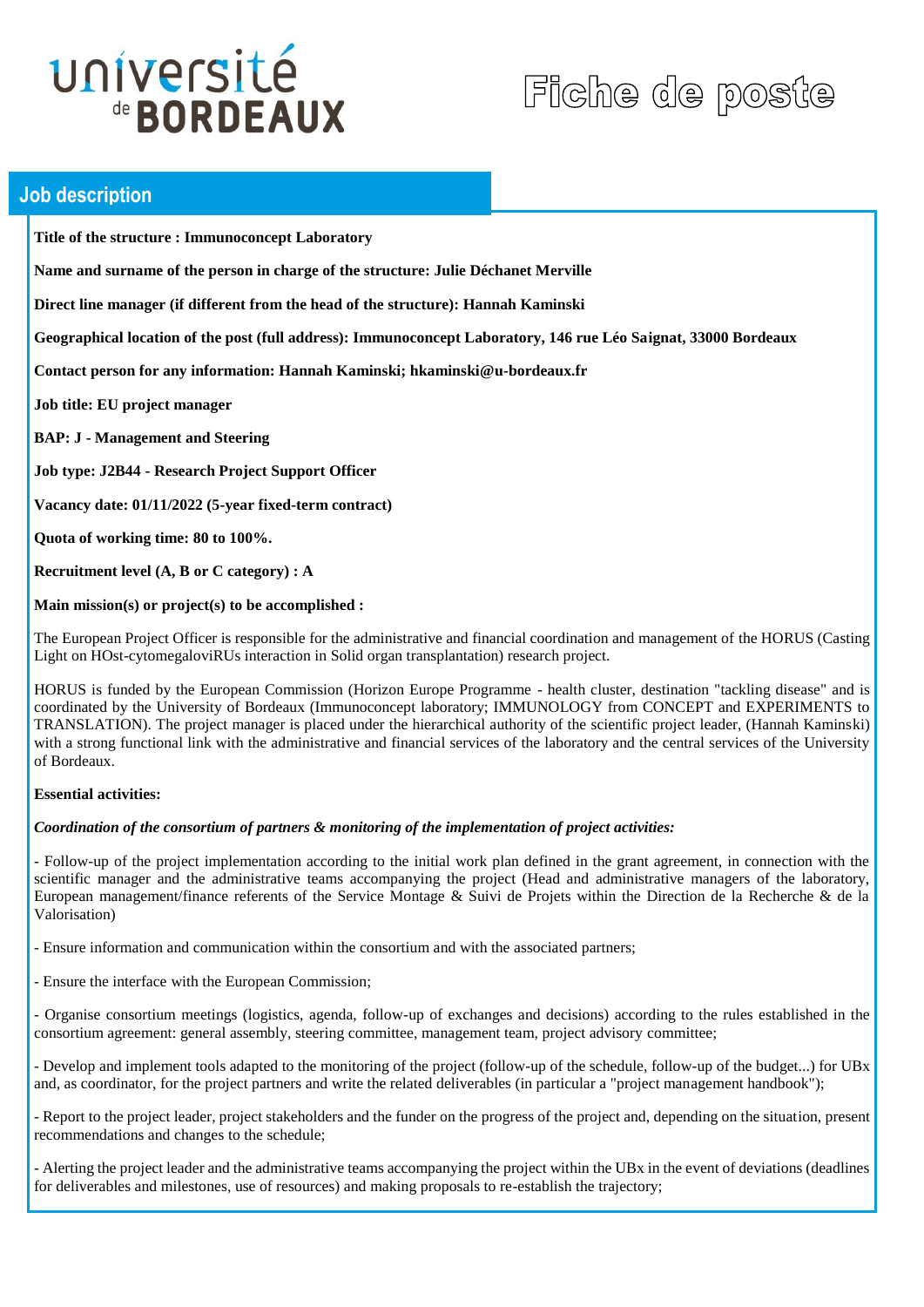# université de **BORDEAUX**

- Coordinate the communication and dissemination actions of the project (website, promotional material) at the consortium level and draft the related deliverables and milestones

- Organise the dissemination of the project results to the scientific and industrial community, as well as to the general public (scientific mediation activities).

- Implement communication, dissemination and scientific mediation activities at local level in conjunction with the relevant departments at the University of Bordeaux

### *Coordination of administrative and financial aspects of the project activities:*

- Follow-up of the contractual and legal aspects of the project (grant agreement, consortium agreement/bilateral agreements with partners, amendment(s), financial regulation) in liaison with the relevant UBx services;

- Ensure that the obligations described in the Grant Agreement and the Consortium Agreement are respected within the consortium;

- Management and financial follow-up of the allocated grant (management and follow-up of the UBx budget, financial reporting, payment to partners) in collaboration with the laboratory managers and the support of the Project Development and Follow-up Department - Europe (Research and Development Directorate);

- Coordination of the preparation of financial reporting for the whole consortium: explanation of the rules, preparation of reporting tools, compilation of data, monitoring of the consumption of the grant (at the level of the consortium and of each partner);

- Coordination of the preparation of activity reports for the whole consortium and support to the project leader.

#### **Work environment and context, particular constraints linked to the position :**

The project officer will be recruited with 80% of his/her time on HORUS. The remaining 20% of the time can be completed by another European project coordinated by the University of Bordeaux as soon as a new project comes in.

He/she will also work closely with the scientific team of the project (including the scientific leader of the laboratory and the coordinator of the clinical studies at the University Hospital of Bordeaux) and the administrative team of the laboratory (administrative and management manager).

He/she will be supported by the Project Development and Monitoring Department (Research and Development Department) and will join a network of approximately 10 EU Project Managers within the University of Bordeaux.

### **Presentation of the project :**

The HORUS project (Horizon Europe funding - health cluster, destination "Tackling diseases") aims to improve our understanding of the host-virus relationship between cytomegalovirus (CMV) and solid organ transplant recipients in order to discover signatures integrating viral, clinical and immunological features associated with CMV control. The ultimate goal is to decrease the incidence of CMV, better manage difficult-to-treat infections, avoid the use of unnecessary antiviral therapies, and discover new molecules that can specifically target the CMV immune response without increasing the risk of acute rejection. This project will address three unresolved questions:

1. How to identify host-virus interactions that impact on the incidence of CMV infection after solid organ transplantation?

2. How to identify the host-virus interaction associated with effective control of CMV infection?

3. How to improve the prevention and management of CMV infection using immunomodulatory regimens that enhance the immune response to CMV?

The 5-year project has 16 partners from 7 European countries: France, Belgium, Germany, Czech Republic, Spain, Italy and Switzerland. The consortium includes academics, companies, hospitals and technology transfer centers.

**Obligations:** travel abroad, peaks of activity at certain times (consortium meetings, reporting).

### **Internal contacts :**

RIPI Research, International Partnership and Innovation Pole (including Research and Valorisation Department, Innovation, Partnerships, Enterprises Department); Other central services (Finance Department, Accounting Services Department, Human Resources Department, Communication Department); Biological and Medical Sciences research department and the administrative management of the Immunology laboratory. Innovation, Partnerships, Companies); Other central services (Finance Department, Accounting Services Department, Human Resources Department, Communication Department); Biological and Medical Sciences research department and administrative management service of the Immunoconcept laboratory; the teacher-researchers and clinical research associates of the Transplantation service (Pr Couzi, Pr Merville, Aurélie Desseix), of the Immunoconcept laboratory (V Appay, M Capone, J Déchanet-